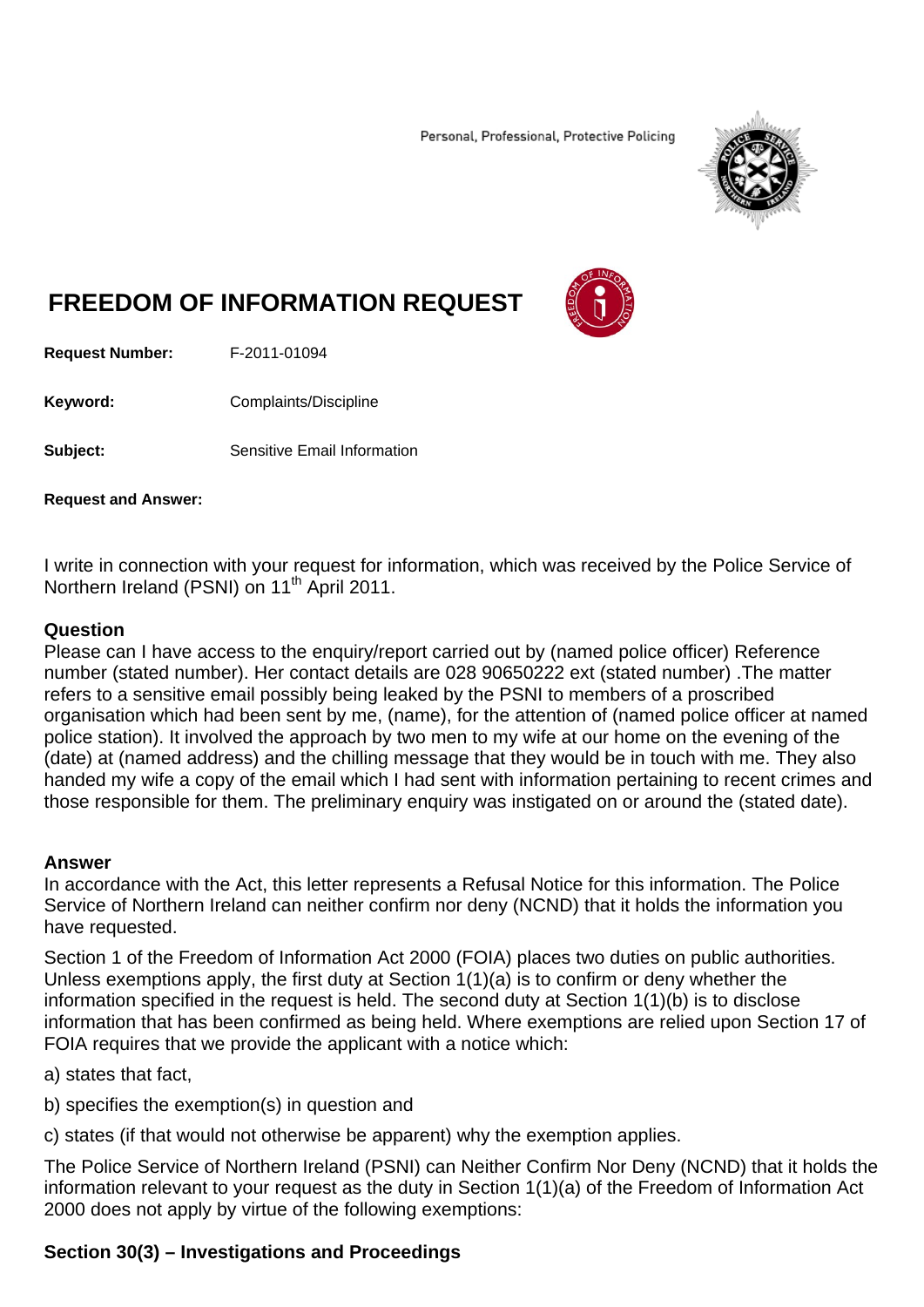## **Section 40(5) – Personal Information**

Section 30 is a Class based and Qualified exemption. This means that it is not necessary to consider the harm in confirming or denying the existence of the requested information but it is necessary to consider the public interest. This exemption applies because the requested information, if held would relate to an investigation by the PSNI into an alleged offence or offences.

Although Section 40 is a Class based and Absolute exemption, it is necessary to consider the public interest for the purposes of confirming or denying the existence of the requested information. This exemption applies because all releases under FOI are releases into the public domain. The requested information, if held would relate to the individuals concerned. Simply to confirm the existence of the requested information would amount to a release of that personal information into the public domain and this would be a breach of the Data Protection Act.

## **Public Interest Test**

#### Section 30

#### Factors favouring confirmation or denial

Confirming the existence of information would show that the PSNI conducted an investigation, which the public would expect.

#### Factors against confirmation or denial

An investigation would be compromised and this may impede the prevention and detection of crime. Releasing details which could lead to the identity of possible witnesses or injured parties may prevent future witnesses coming forward for fear of identification. This could lead to unreported crime and a loss of confidence in the PSNI to investigate such cases.

Section 40

#### Factors favouring confirmation or denial

Confirming or denying the existence of the requested information would enable the public to have a better knowledge of whether information was known about the incident and the individuals and therefore a better understanding of the decision making process when it comes to the disclosure of personal details.

#### Factors against confirmation or denial

Confirming or denying the existence of the requested information would contravene the first principle of the Data Protection Act which states that personal data shall be processed fairly and lawfully and that a public authority must handle people's personal data only in ways that they would reasonably expect, balanced against the reasonable expectations of the public interest.

The breach of an individual's data protection rights would be caused by a simple confirmation or denial. This is so whether or not the information is held because if the PSNI refused to confirm or deny only in cases where information is held then it may be reasonably concluded that information is held when NCND is used.